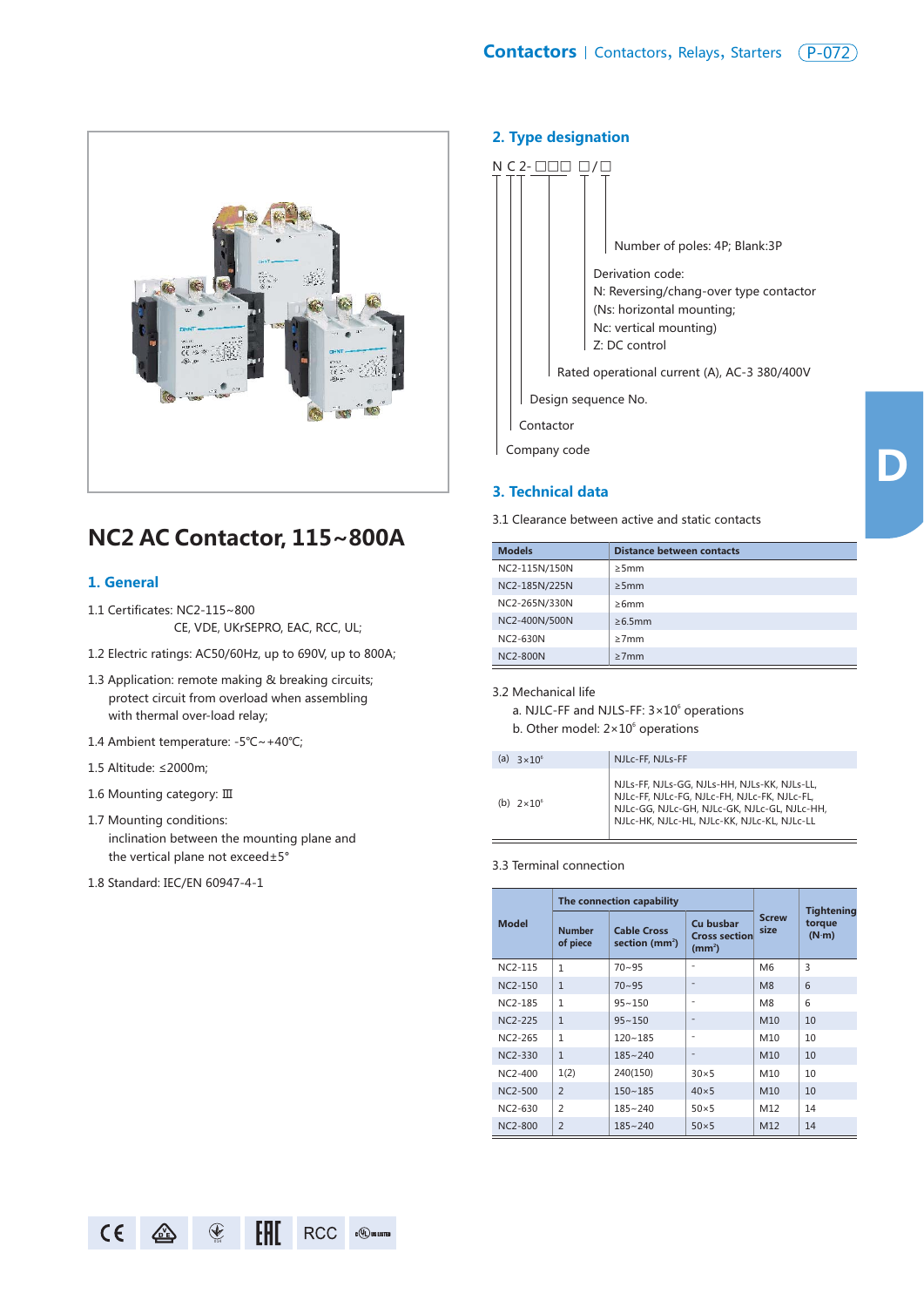### **4. Technical data**

### ★ 3P contactors AC coil operation

| <b>Model</b>                                        |                 |                | $NC2-115(Z)$ | <b>NC2-150(Z)</b> | $NC2-185(Z)$ | $NC2-225(Z)$ |
|-----------------------------------------------------|-----------------|----------------|--------------|-------------------|--------------|--------------|
| Frame                                               |                 |                | Frame 1      |                   |              |              |
| Rated Conventional heating current (A) AC-1         |                 |                | 200          | 200               | 275          | 275          |
| Rated operational                                   | $AC-3$          | 380/400V AC    | 115          | 150               | 185          | 225          |
| current (A)                                         | $AC-4$          | 660/690V AC    | 86           | 108               | 118          | 137          |
|                                                     | kW              | 380/400V AC    | 55           | 75                | 90           | 110          |
|                                                     |                 | 660/690V AC    | 80           | 100               | 110          | 129          |
| Power of controlled                                 |                 | <b>240V AC</b> | 40           | 50                | 60           | 75           |
| 3-phase cage motor<br>$(AC-3)$                      | hp              | 415V AC        | 60           | 75                | 100          | 125          |
|                                                     |                 | <b>480V AC</b> | 75           | 100               | 100          | 125          |
|                                                     |                 | <b>600V AC</b> | 75           | 100               | 100          | 125          |
| Operating cycles<br>(operations /h) AC-3            |                 | 1,200          | 1,200        | 600               | 600          |              |
| <b>Electrical life</b><br>$(x10^6$ operations) AC-3 |                 | 1.2            | 1.2          | $\,1\,$           | $\mathbf{1}$ |              |
| Mechanical life<br>$(x10^6$ operations)             |                 | 10             | 10           | 6                 | 6            |              |
| Matched fuse<br>Model                               |                 | RT36-1         | RT36-1       | RT36-2            | RT36-2       |              |
| type                                                | Rated current A |                | 250          | 250               | 315          | 315          |

### ★ 4P contactors AC coil operation

| <b>Model</b>                                        |                   | NC2-115/4      | NC2-150/4 | NC2-185/4    | <b>NC2-225/4</b> |     |
|-----------------------------------------------------|-------------------|----------------|-----------|--------------|------------------|-----|
| Frame                                               |                   |                | Frame 1   |              | Frame 2          |     |
| Conventional heating current (A) AC-1               |                   |                | 200       | 200          | 275              | 275 |
| Rated operational                                   | $AC-3$            | 380/400V AC    | 115       | 150          | 185              | 225 |
| current (A)                                         | $AC-4$            | 660/690V AC    | 86        | 108          | 118              | 137 |
|                                                     |                   | 380/400V AC    | 55        | 75           | 90               | 110 |
|                                                     | kW                | 660/690V AC    | 80        | 100          | 110              | 129 |
| Power of controlled                                 |                   | 240V AC        | 40        | 50           | 60               | 75  |
| 3-phase cage motor<br>$(AC-3)$                      | hp                | 415V AC        | 60        | 75           | 100              | 125 |
|                                                     |                   | <b>480V AC</b> | 75        | 100          | 100              | 125 |
|                                                     |                   | 600V AC        | 75        | 100          | 100              | 125 |
| Operating cycles<br>(operations /h) AC-3            |                   | 1,200          | 1,200     | 600          | 600              |     |
| <b>Electrical life</b><br>$(x10^6$ operations) AC-3 |                   | 1.2            | 1.2       | $\mathbf{1}$ | <b>T</b>         |     |
| Mechanical life<br>$(x10^6$ operations)             |                   | 10             | 10        | 6            | 6                |     |
| Model<br>Matched fuse                               |                   | RT36-1         | RT36-1    | RT36-2       | RT36-2           |     |
| type                                                | Rated current (A) |                | 250       | 250          | 315              | 315 |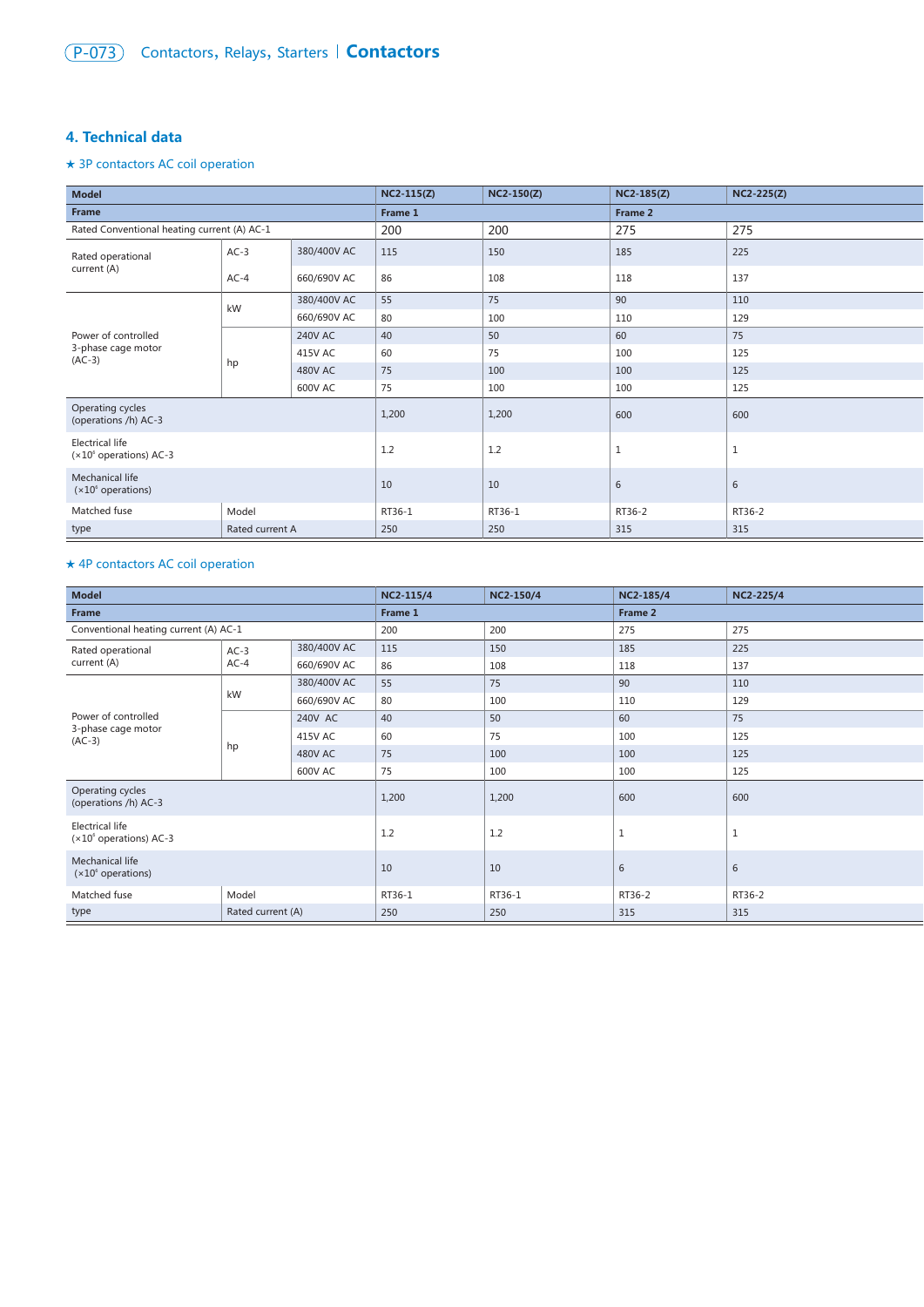| $NC2-265(Z)$ | NC2-330(Z) | $NC2-400(Z)$    | <b>NC2-500</b> | <b>NC2-630</b> | <b>NC2-800</b> |        |
|--------------|------------|-----------------|----------------|----------------|----------------|--------|
| Frame 3      | Frame 4    | Frame 5         | Frame 6        |                | Frame 7        |        |
| 315          | 380        | 450             | 630            | 800            | 800            |        |
| 265          | 330        | 400             | 500            | 630            | $AC-3$         | $AC-4$ |
|              |            |                 |                |                | 800            | 630    |
| 170          | 235        | 303             | 353            | 462            | 486            | 462    |
| 132          | 160        | 200             | 250            | 335            | 450            |        |
| 160          | 220        | 280             | 335            | 450            | 475            |        |
| 100          | 125        | 150             | 200            | 250            | 350            |        |
| 150          | 150        | 200             | 250            | 350            | 600            |        |
| 150          | 200        | 250             | 350            | 400            | 600            |        |
| 150          | 200        | 300             | 350            | 500            | 650            |        |
| 600          | 600        | 600             | 600            | 600            | 600            |        |
| $0.8\,$      | $0.8\,$    | $0.8\,$         | $0.8\,$        | 0.8            | 0.6            |        |
| 6            | $\sqrt{6}$ | $6\phantom{1}6$ | $\sqrt{6}$     | 6              | $\overline{3}$ |        |
| RT36-3       | RT36-3     | RT36-3          | RT36-4         | RT36-4         | RT36-4         |        |
| 355          | 500        | 630             | 800            | 1000           | 1000           |        |

| NC2-265/4 | NC2-330/4 | NC2-400/4  | NC2-630/4 |
|-----------|-----------|------------|-----------|
| Frame 3   | Frame 4   | Frame 5    | Frame 6   |
| 315       | 380       | 450        | 800       |
| 265       | 330       | 400        | 630       |
| 170       | 235       | 303        | 462       |
| 132       | 160       | 200        | 335       |
| 160       | 220       | 280        | 450       |
| 100       | 125       | 150        | 250       |
| 150       | 150       | 200        | 350       |
| 150       | 200       | 250        | 400       |
| 150       | 200       | 300        | 500       |
| 600       | 600       | 600        | 600       |
| 0.8       | 0.8       | 0.8        | 0.8       |
| 6         | 6         | $\sqrt{6}$ | 6         |
| RT36-3    | RT36-3    | RT16-3     | RT36-4    |
| 355       | 500       | 630        | 1000      |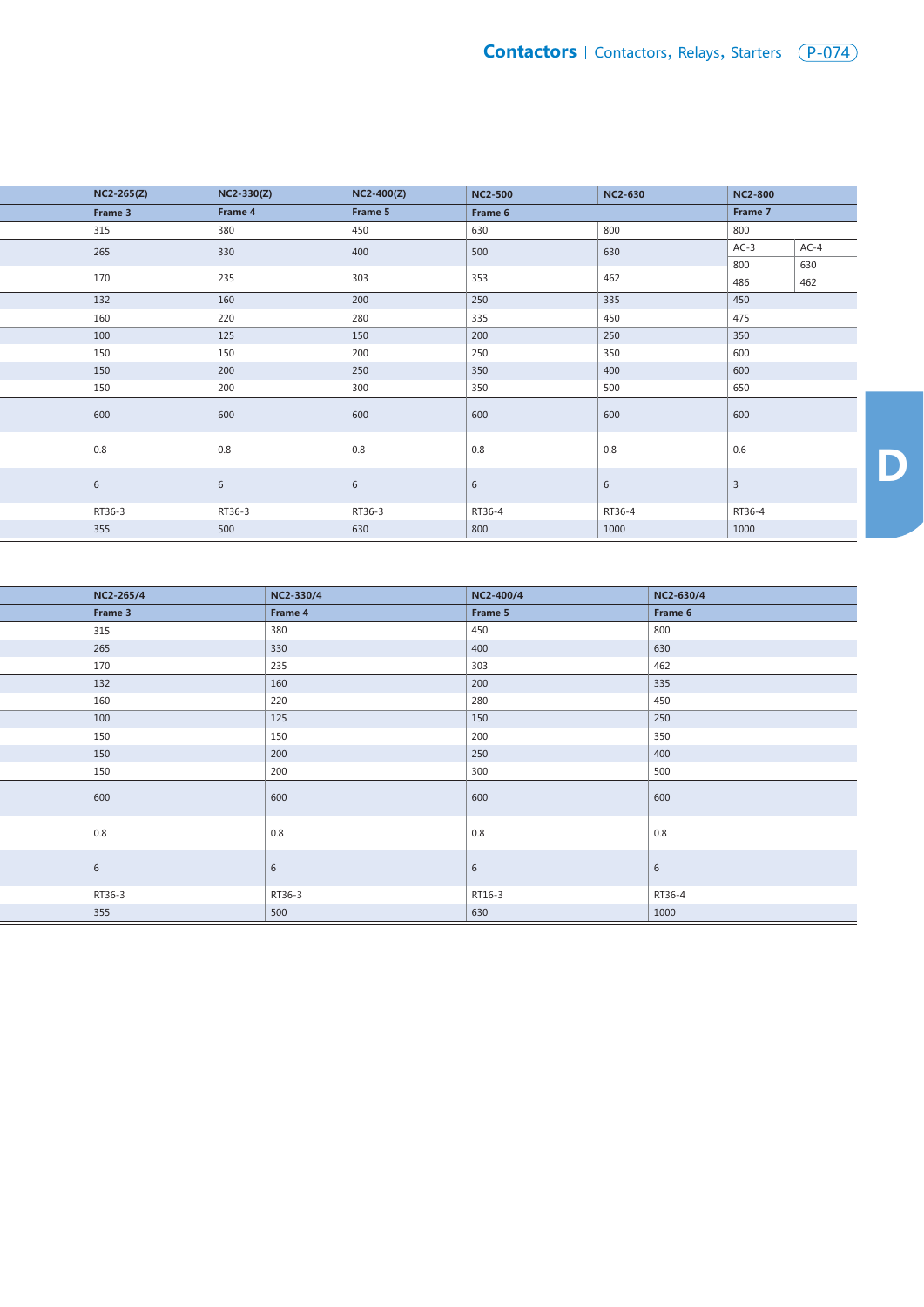# (P-075) Contactors, Relays, Starters | **Contactors**

### **5. Accessories**

| <b>Items</b>                    |           |                                                                | <b>Model</b>      | $NC2-115(Z)$                                                     | $NC2-150(Z)$ | $NC2-185(Z)$ | $NC2-225(Z)$ |  |
|---------------------------------|-----------|----------------------------------------------------------------|-------------------|------------------------------------------------------------------|--------------|--------------|--------------|--|
|                                 |           |                                                                | In-rush (VA)      | 660                                                              |              | 966          |              |  |
|                                 | Coil      | AC:                                                            | Sealed (VA)       | 60                                                               |              | 75           |              |  |
| power                           |           | In-rush (W)                                                    | 1500              |                                                                  | 1800         |              |              |  |
|                                 | DC:       | Sealed (W)                                                     | 5                 |                                                                  | 6            |              |              |  |
| AC coil                         | Operation |                                                                | Operation voltage | (85%~110%) Us                                                    |              |              |              |  |
|                                 | range     |                                                                | Drop-out voltage  | Common products; 20%~75%; electricity-saving products: 10%~75%Us |              |              |              |  |
| Coil code<br>(XXX=coil voltage) |           |                                                                | 3P                | FF XXX (DC)                                                      |              | FG XXX (DC)  |              |  |
|                                 |           |                                                                | 4P                | FF XXX/4                                                         |              | FG XXX/4     |              |  |
| Coil voltage                    |           | AC(50Hz,60Hz,50/60Hz):110,127,220,230,380,400<br>DC:48,110,220 |                   |                                                                  |              |              |              |  |



| <b>Items</b>     |                             |                  | $NC2-115-150$      | $NC2-185-225$ | <b>NC2-265</b> |  |
|------------------|-----------------------------|------------------|--------------------|---------------|----------------|--|
|                  | Coil power                  | In-rush(VA)      | 1500               | 1800          | 1500           |  |
| Mute coil        |                             | Sealed(VA)       |                    | 6             | 10             |  |
|                  | Operation range             | Operatio voltage | (85%-110%)Us       |               |                |  |
|                  |                             | Drop-out voltage | $(10\% - 75\%)$ Us |               |                |  |
|                  | Coil code(XXX=coil voltage) | 3P/4P            | FF XXX JZ          | FG XXX JZ     | FH XXX JZ      |  |
| Coil voltage(AC) |                             |                  | 110V,220V(230V)    |               |                |  |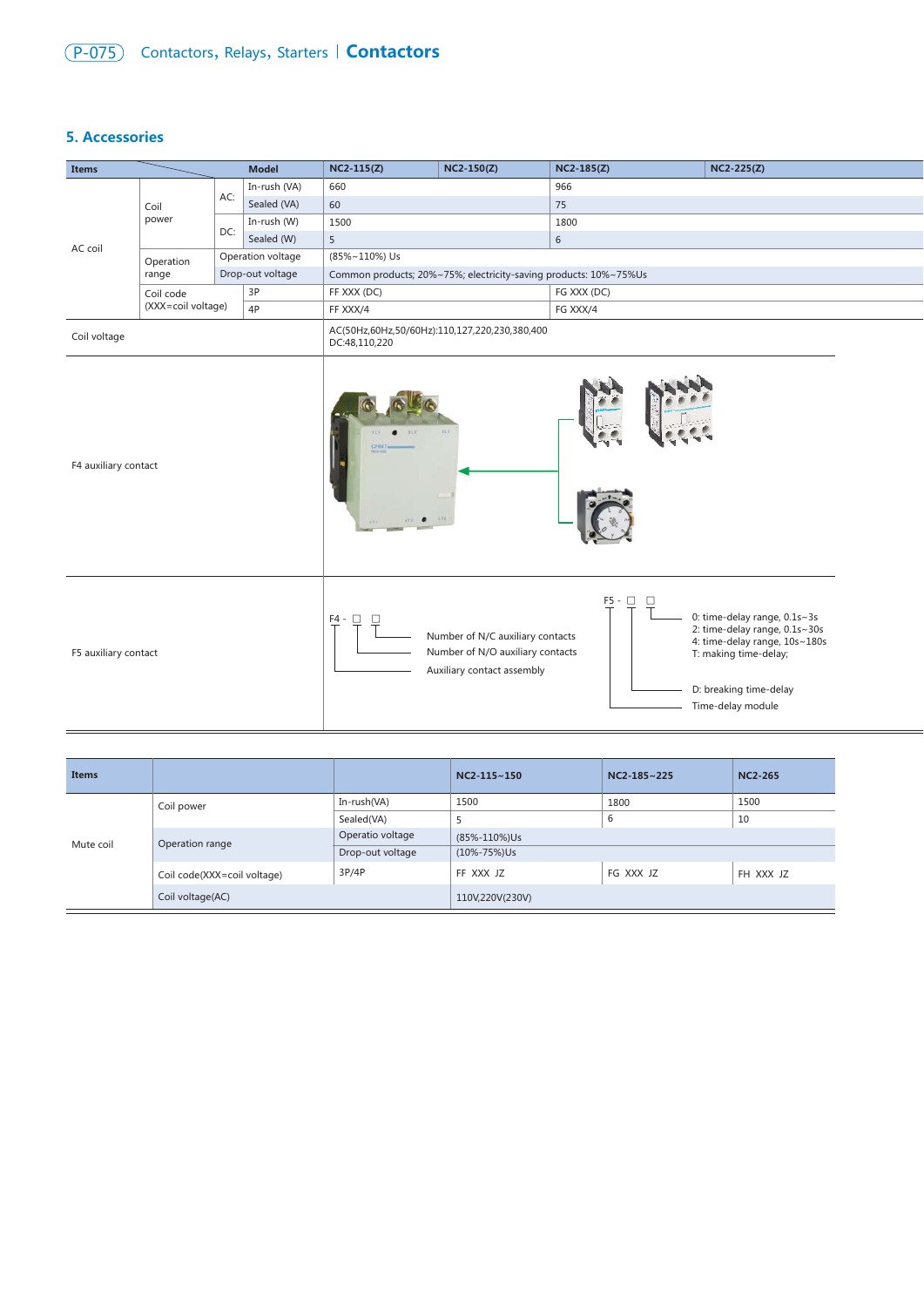| $NC2-265(Z)$                                                     | $NC2-330(Z)$ | $NC2-400(Z)$ | <b>NC2-500</b>           | <b>NC2-630</b> | <b>NC2-800</b>           |  |  |
|------------------------------------------------------------------|--------------|--------------|--------------------------|----------------|--------------------------|--|--|
| 840                                                              | 1,500        | 1,500        | 1,500                    | 1,700          | 1,700                    |  |  |
| 100                                                              | 10           | 20           | 25                       | 25             | 34.2                     |  |  |
| 1500                                                             | 1500         | 1700         |                          |                |                          |  |  |
| 8                                                                | 8            | 10           |                          |                |                          |  |  |
| (85%~110%) Us                                                    |              |              |                          |                |                          |  |  |
| Common products; 20%~75%; electricity-saving products: 10%~75%Us |              |              |                          |                |                          |  |  |
| FH XXX (DC)                                                      | FI XXX (DC)  | FJ XXX (DC)  | <b>FK XXX</b>            | FL XXX         | FM XXX                   |  |  |
| FH XXX/4                                                         | FI XXX       | FJ XXX       | $\overline{\phantom{a}}$ | FL XXX/4       | $\overline{\phantom{a}}$ |  |  |
| .                                                                |              |              |                          |                |                          |  |  |

AC: 110,127,220,230,380,400 DC: 110,220(NC2-265Z/330Z/400Z)

| <b>Picture</b> | <b>Model</b> | <b>Configuration of contacts</b> |                                             |  |  |  |
|----------------|--------------|----------------------------------|---------------------------------------------|--|--|--|
|                |              | <b>Number of NO contact</b>      | <b>Number of NC contact</b>                 |  |  |  |
|                | $F4-20$      | 2                                | $\mathbf 0$                                 |  |  |  |
|                | $F4-11$      | $\mathbf{1}$                     | $\mathbf{1}$                                |  |  |  |
|                | F4-02        | $\mathbf 0$                      | $\overline{2}$                              |  |  |  |
|                | $F4-40$      | $\overline{4}$                   | $\mathbf 0$                                 |  |  |  |
|                | $F4-31$      | 3                                | $\mathbf{1}$                                |  |  |  |
|                | $F4-22$      | 2                                | $\overline{2}$                              |  |  |  |
|                | $F4-13$      | $\mathbf{1}$                     | 3                                           |  |  |  |
|                | F4-04        | $\mathbf 0$                      | $\overline{4}$                              |  |  |  |
| <b>Picture</b> | <b>Model</b> | Time-delay range                 | <b>Configuration of time-delay contacts</b> |  |  |  |
|                | F5-T0        | $0.1s - 3s$                      | $N/O + N/C$                                 |  |  |  |
|                | $F5-T2$      | $0.1s - 30s$                     | $N/O + N/C$                                 |  |  |  |
|                | F5-T4        | $10s - 180s$                     | $N/O + N/C$                                 |  |  |  |
|                | $F5-D0$      | $0.1s - 3s$                      | $N/O + N/C$                                 |  |  |  |
|                | F5-D2        | $0.1s - 30s$                     | $N/O + N/C$                                 |  |  |  |
|                | F5-D4        | 10s~180s                         | $N/O + N/C$                                 |  |  |  |

| <b>Model of</b><br>mechanical interlock | Applicable assembly with contactors |                  |                  |                 |  |  |
|-----------------------------------------|-------------------------------------|------------------|------------------|-----------------|--|--|
| NJLs-FF                                 | NC2-115+NC2-115;                    | NC2-150+NC2-150; | NC2-115+NC2-150  |                 |  |  |
| NJLs-GG                                 | NC2-185+NC2-185;                    | NC2-225+NC2-225; | NC2-185+NC2-225  |                 |  |  |
| (Horizontal)<br>NJLs-HH                 | NC2-265+NC2-265;                    | NC2-330+NC2-330; | NC2-265+NC2-330  |                 |  |  |
| NJLs-KK                                 | NC2-400+NC2-400;                    | NC2-500+NC2-500; | NC2-400+NC2-500  |                 |  |  |
| NJLs-LL                                 | NC2-630+NC2-630;                    | NC2-800+NC2-800  |                  |                 |  |  |
| NJLc-FF                                 | NC2-115+NC2-115;                    | NC2-150+NC2-150; | NC2-115+NC2-150  |                 |  |  |
| NJLc-FG                                 | NC2-115+NC2-185;                    | NC2-150+NC2-185; | NC2-115+NC2-225; | NC2-150+NC2-225 |  |  |
| NJLc-FH                                 | NC2-115+NC2-265;                    | NC2-115+NC2-330; | NC2-150+NC2-265; | NC2-150+NC2-330 |  |  |
| NJLc-FK                                 | NC2-115+NC2-400;                    | NC2-115+NC2-500; | NC2-150+NC2-400: | NC2-150+NC2-500 |  |  |
| NJLc-FL                                 | NC2-115+NC2-800;                    | NC2-115+NC2-630; | NC2-150+NC2-630; | NC2-150+NC2-800 |  |  |
| NJLc-GG                                 | NC2-185+NC2-185;                    | NC2-225+NC2-225; | NC2-185+NC2-225  |                 |  |  |
| NJLc-GH                                 | NC2-185+NC2-265;                    | NC2-185+NC2-330; | NC2-225+NC2-265; | NC2-225+NC2-330 |  |  |
| NJLc-GK<br>(Vertical)                   | NC2-185+NC2-400;                    | NC2-225+NC2-500; | NC2-225+NC2-400; | NC2-225+NC2-500 |  |  |
| NJLc-GL                                 | NC2-185+NC2-800;                    | NC2-185+NC2-630; | NC2-225+NC2-630; | NC2-225+NC2-800 |  |  |
| NJLc-HH                                 | NC2-265+NC2-265;                    | NC2-330+NC2-330; | NC2-265+NC2-330  |                 |  |  |
| NJLc-HK                                 | NC2-265+NC2-400;                    | NC2-330+NC2-400; | NC2-265+NC2-500; | NC2-330+NC2-500 |  |  |
| NJLc-HL                                 | NC2-265+NC2-265;                    | NC2-265+NC2-630; | NC2-330+NC2-630; | NC2-330+NC2-800 |  |  |
| NJLc-KK                                 | NC2-400+NC2-400;                    | NC2-500+NC2-500; | NC2-400+NC2-500; | NC2-400+NC2-800 |  |  |
| NJLc-KL                                 | NC2-400+NC2-630;                    | NC2-500+NC2-630; | NC2-500+NC2-800  |                 |  |  |
| NJLc-LL                                 | NC2-630+NC2-630;                    | NC2-630+NC2-800  |                  |                 |  |  |
| NJLc-MM                                 | NC2-800+NC2-800                     |                  |                  |                 |  |  |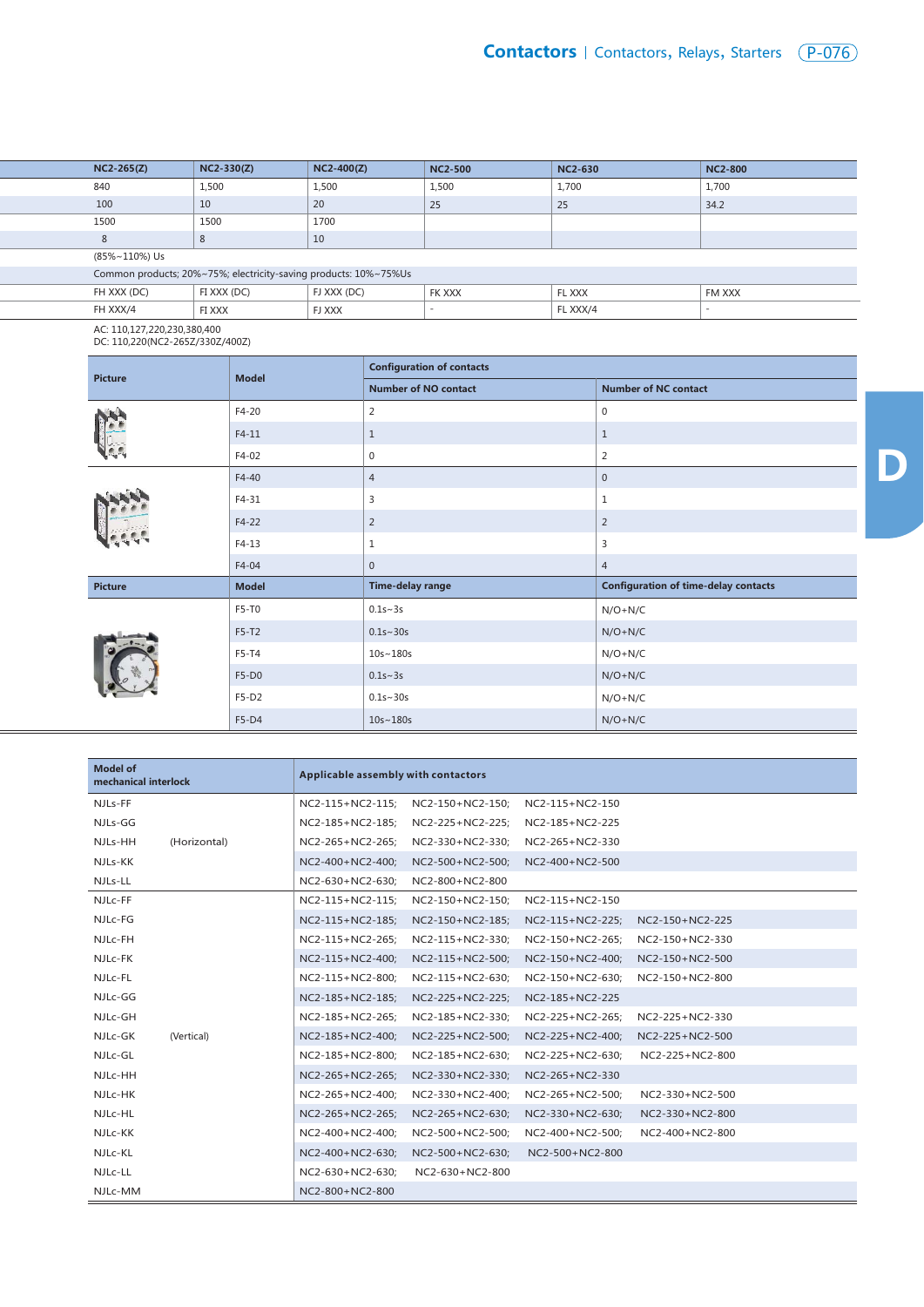#### **6. Structure features**

The contactor is composed of arc-extinguishing system, contact system, base frame and magnetic system (including iron core, coil) 6.1 The contact system of the contactor is of direct action type and double-breaking points allocation. The lower base-frame of the contactor is made of shaped aluminum alloy and the coil is of plastic enclosed structure.

The coil is assembled with the amarture to be an integrated one. They can be directly taken out from or inserted into the contactor. It is convenient for user's service and maintenance.

Scheme of NC2-115~265 structure



NC2 series contactor is of short arcing distance. For example,

the arcing distance of NC2-115~330 contactor is only 10mm (200~500V), which is about one sixth that of the previous contactor of the same capacity. It is an excellent complementary element used for an electric control device and it occupies smaller space in a complete set of equipment. The mechanical interlock can be added to the contactor in both horizontal direction and vertical direction. Three sets of contactor can be interlocked in the vertical direction.

- 6.2 Refer to fig below for connection mode of connection plate, the interlocked contactors could be mounted horizontally or vertically. For vertical mounting, contactors with lower current mounted at the upper position.
- 6.3 For reversing type contactors assembled with NC2-115~225 and NC2-265~630, which will be mounted vertically, a padding plate should be added at the bottom of NC2-115~225.



Connection of connection plate



Rereising contactor mounted vertically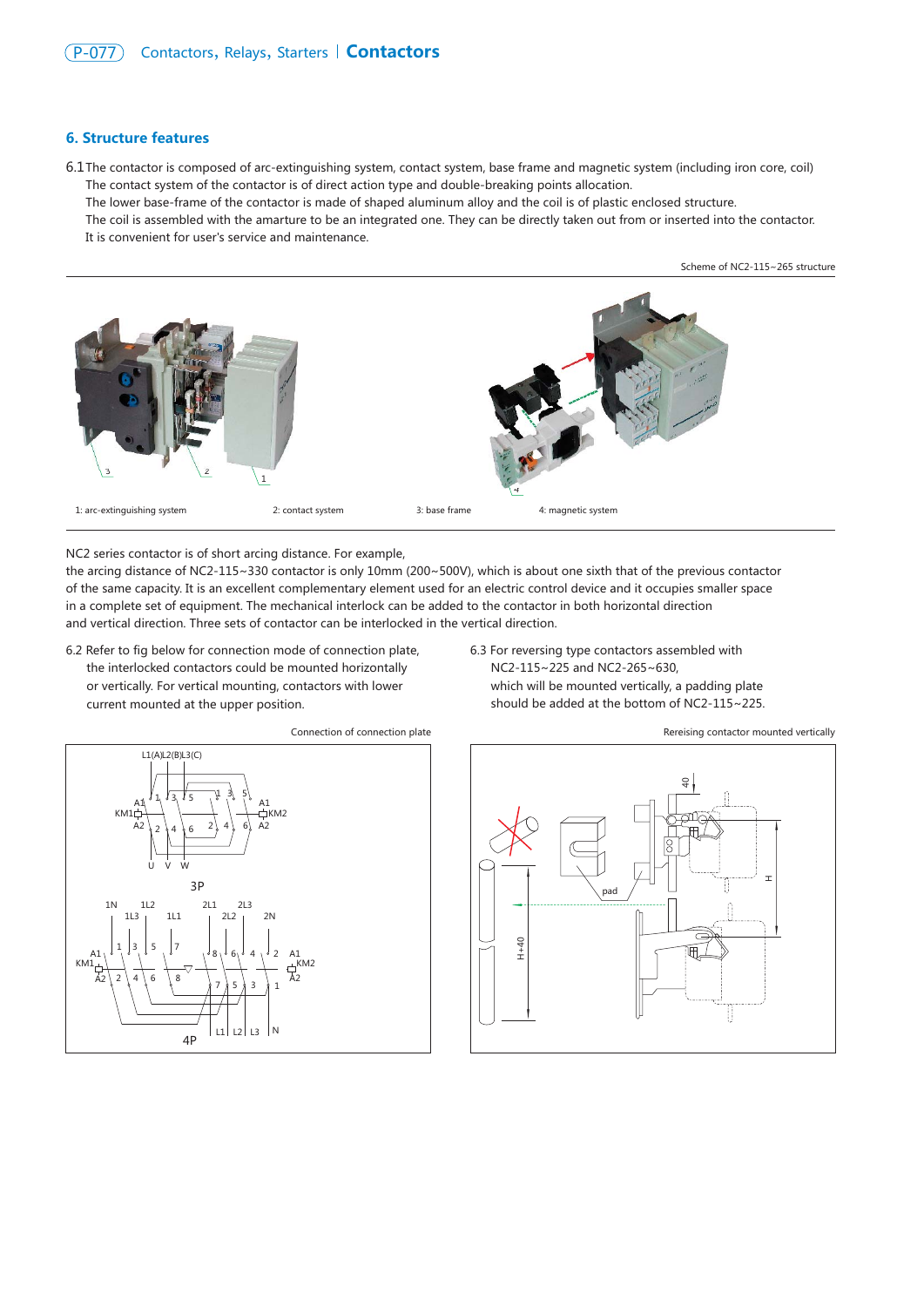











**D**

### **7. Overall and mounting dimensions (mm)**

NC2-115~330 NC2-400~500 NC2-630~800





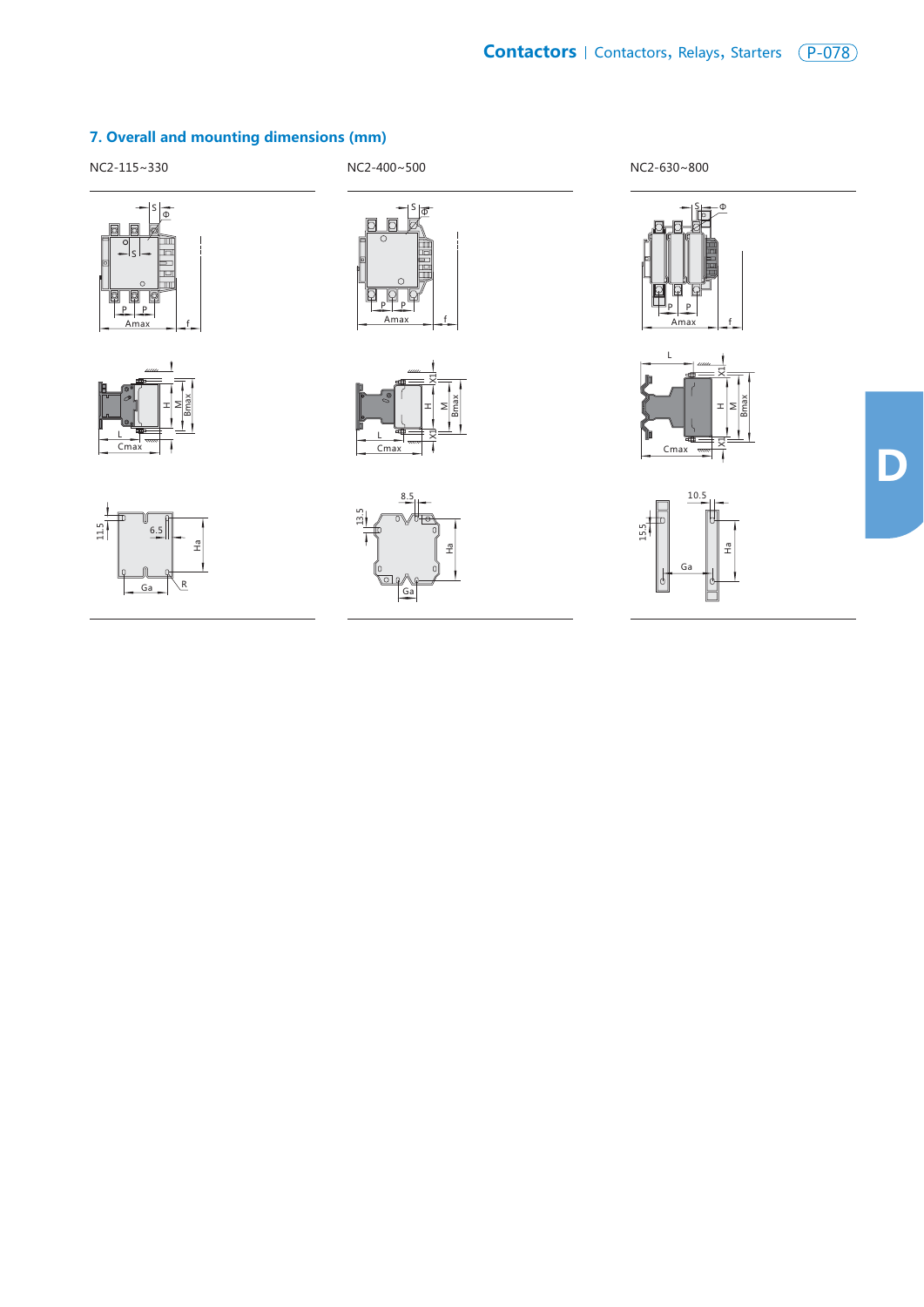# (P-079) Contactors, Relays, Starters | **Contactors**

| <b>Model</b> | <b>NC2-115</b> |                | <b>NC2-150</b> |     | <b>NC2-185</b> |                | <b>NC2-225</b> |       |
|--------------|----------------|----------------|----------------|-----|----------------|----------------|----------------|-------|
|              | 3P             | 4P             | 3P             | 4P  | 3P             | 4P             | 3P             | 4P    |
| Α            | 168            | 204            | 168            | 204 | 171            | 211            | 171            | 211   |
| B            | 163            | 163            | 171            | 171 | 175            | 175            | 198            | 198   |
| C            | 172            | 172            | 172            | 172 | 183            | 183            | 183            | 183   |
| P            | 37             | 37             | 40             | 40  | 40             | 40             | 48             | 48    |
| S            | 20             | 20             | 20             | 20  | 20             | 20             | 25             | 25    |
| $\Phi$       | M <sub>6</sub> | M <sub>6</sub> | M8             | M8  | M <sub>8</sub> | M <sub>8</sub> | M10            | M10   |
| $\mathsf{f}$ | 131            | 131            | 131            | 131 | 131            | 131            | 131            | 131   |
| M            | 147            | 147            | 150            | 150 | 154            | 154            | 172            | 172   |
| H            | 124            | 124            | 124            | 124 | 127            | 127            | 127            | 127   |
| $\mathsf{L}$ | 107            | 107            | 107            | 107 | 113.5          | 113.5          | 113.5          | 113.5 |
| X1 200~500V  | 10             |                | 10             |     | 10             |                | 10             |       |
| X1 660~1000V | 15             |                | 15             |     | 15             |                | 15             |       |
| Ga           | 80             |                | 80             |     | 80             |                | 80             |       |
| Ha           | $110 - 120$    |                | $110 - 120$    |     | $110 - 120$    |                | $110 - 120$    |       |

Note: a. f is the min distance needed to mount and dismount the coil.

b. X1: arcing distance is identified by operating voltage and breaking capacity.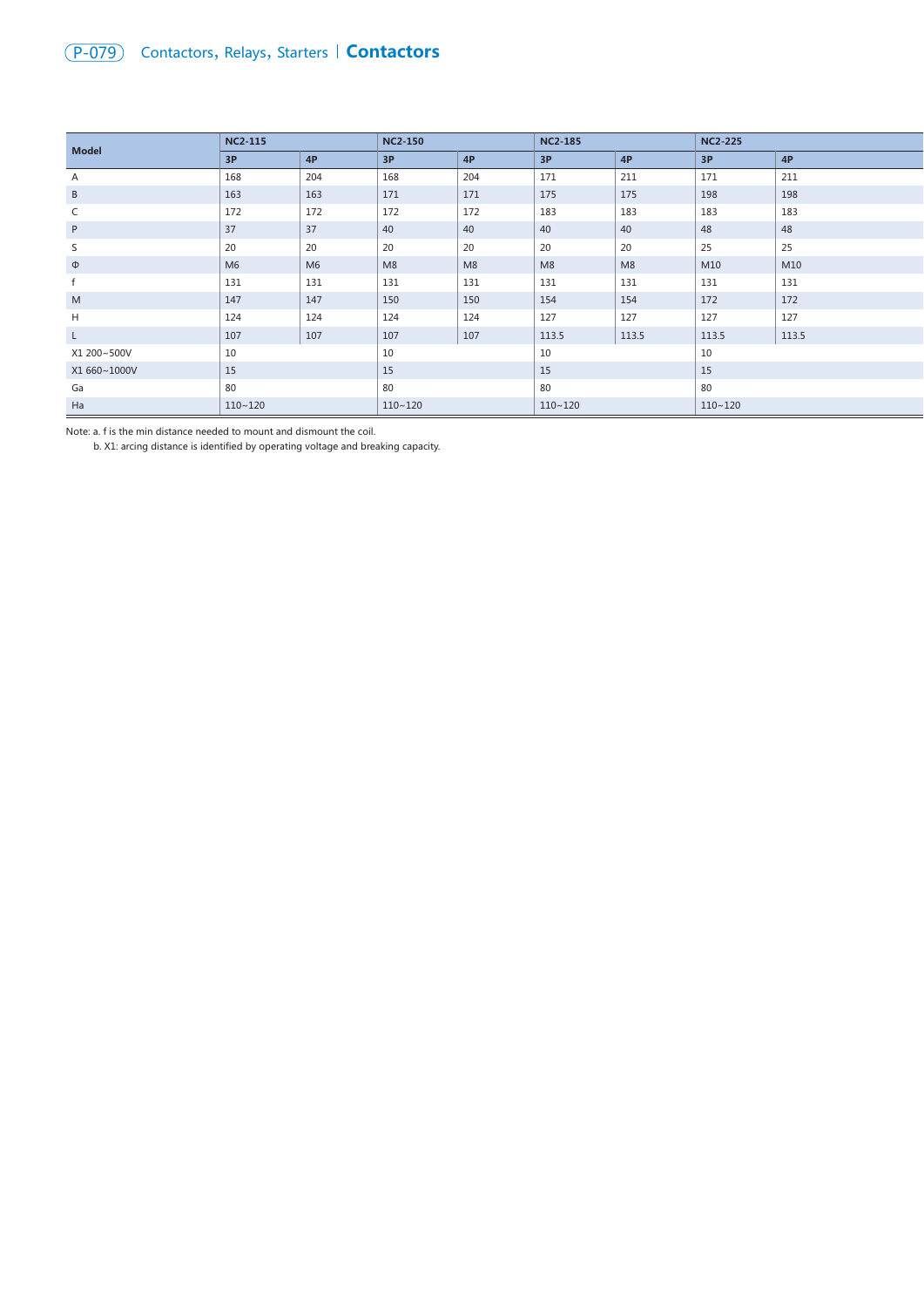| <b>NC2-265</b> |     | <b>NC2-330</b> |     | <b>NC2-400</b> |     | <b>NC2-500</b> | <b>NC2-630</b> |     | <b>NC2-800</b> |
|----------------|-----|----------------|-----|----------------|-----|----------------|----------------|-----|----------------|
| 3P             | 4P  | 3P             | 4P  | 3P             | 4P  | 3P             | 3P             | 4P  | 3P             |
| 202            | 247 | 215            | 261 | 215            | 261 | 235            | 312            | 389 | 312            |
| 204            | 204 | 208            | 208 | 208            | 208 | 238            | 305            | 305 | 305            |
| 215            | 215 | 220            | 220 | 220            | 220 | 233            | 256            | 256 | 256            |
| 48             | 48  | 48             | 48  | 48             | 48  | 55             | 80             | 80  | 80             |
| 25             | 25  | 25             | 25  | 25             | 25  | 30             | 40             | 40  | 40             |
| M10            | M10 | M10            | M10 | M10            | M10 | M10            | M12            | M12 | M12            |
| 147            | 147 | 147            | 147 | 147            | 147 | 150            | 181            | 181 | 181            |
| 178            | 178 | 181            | 181 | 181            | 181 | 208            | 264            | 264 | 264            |
| 147            | 147 | 158            | 158 | 158            | 158 | 172            | 202            | 202 | 202            |
| 141            | 141 | 145            | 145 | 145            | 145 | 146            | 155            | 155 | 155            |
| 10             |     | 10             |     | 15             |     | 15             | 20             |     | 20             |
| 15             |     | 15             |     | 20             |     | 20             | 30             |     | 30             |
| 96             |     | 96             |     | 80             |     | 80             | 180            | 240 | 180            |
| $110 - 120$    |     | $110 - 120$    |     | $170 - 180$    |     | $170 - 180$    | $180 - 190$    |     | $180 - 190$    |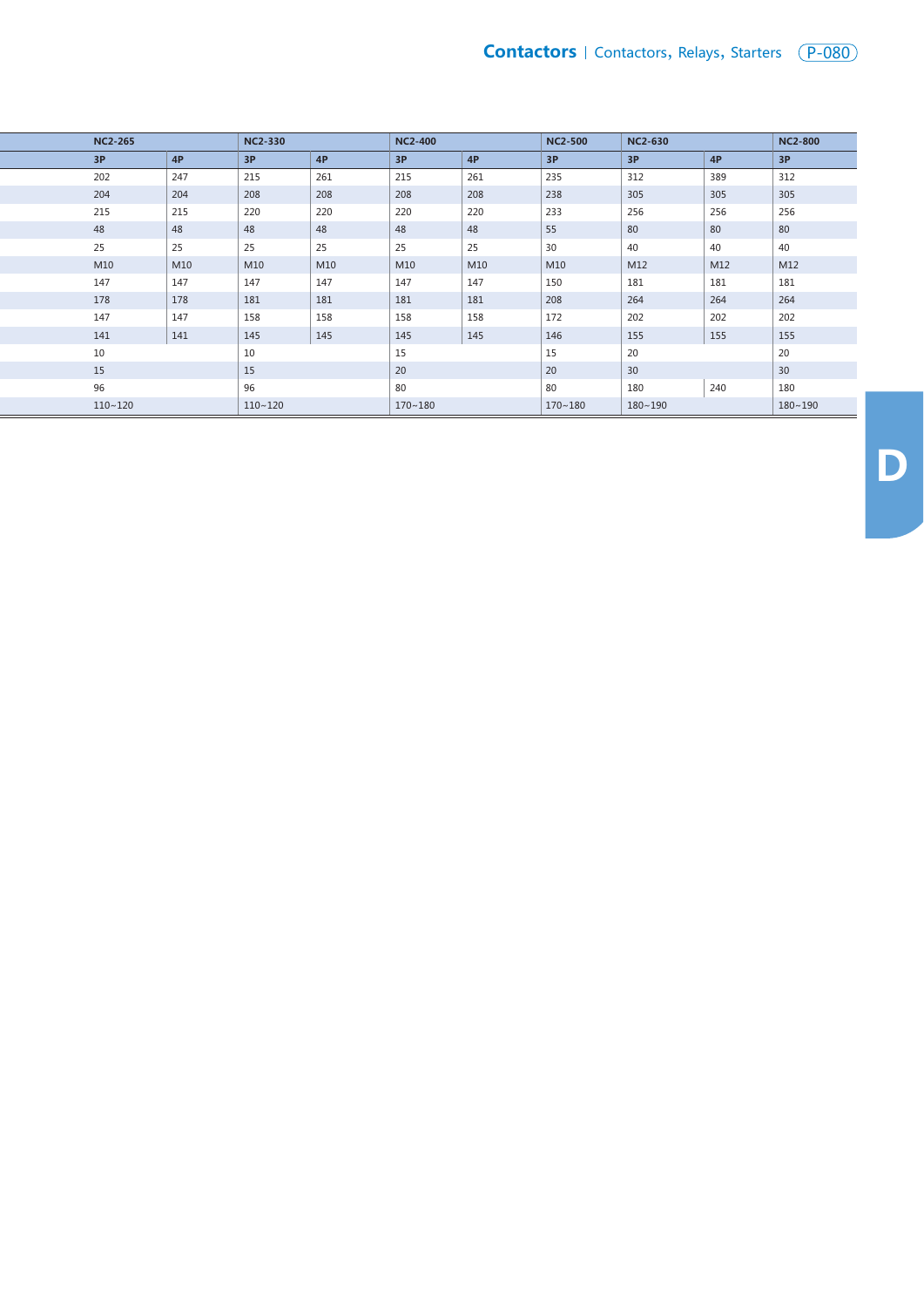NC2-115Ns~630Ns (Horizontal mounting)



|                  |                |       |       |              |             | mm  |
|------------------|----------------|-------|-------|--------------|-------------|-----|
| <b>Modle</b>     | pole           | A max | b max | $\mathbf{c}$ | $\mathbf d$ | J   |
| <b>NC2-115Ns</b> | 3              | 350   | 163   | 330          | $110 - 120$ | 71  |
|                  | 4              | 425   | 208   | 370          |             | 108 |
|                  | 3              | 350   | 171   | 330          |             | 71  |
| <b>NC2-150Ns</b> | $\overline{4}$ | 425   | 211   | 370          |             | 111 |
| <b>NC2-185Ns</b> | 3              | 350   | 174   | 330          |             | 78  |
|                  | 4              | 430   | 223   | 370          |             | 118 |
| <b>NC2-225Ns</b> | 3              | 350   | 197   | 330          |             | 78  |
|                  | 4              | 430   | 243   | 370          |             | 118 |
| <b>NC2-265Ns</b> | 3              | 450   | 203   | 428          |             | 109 |
|                  | $\overline{4}$ | 546   | 249   | 485          |             | 157 |
| <b>NC2-330Ns</b> | 3              | 450   | 206   | 428          |             | 124 |
|                  | 4              | 546   | 251   | 485          |             | 172 |
| <b>NC2-400Ns</b> | 3              | 485   | 206   | 460          |             | 157 |
|                  | 4              | 595   | 251   | 485          | $170 - 180$ | 157 |
| <b>NC2-500Ns</b> | 3              | 485   | 238   | 460          |             | 156 |
| <b>NC2-630Ns</b> | $\overline{3}$ | 650   | 304   | 625          | 180~190     | 139 |
|                  | 4              | 810   | 364   | 785          |             | 139 |
| <b>NC2-800Ns</b> | 3              | 650   | 304   | 625          |             | 139 |